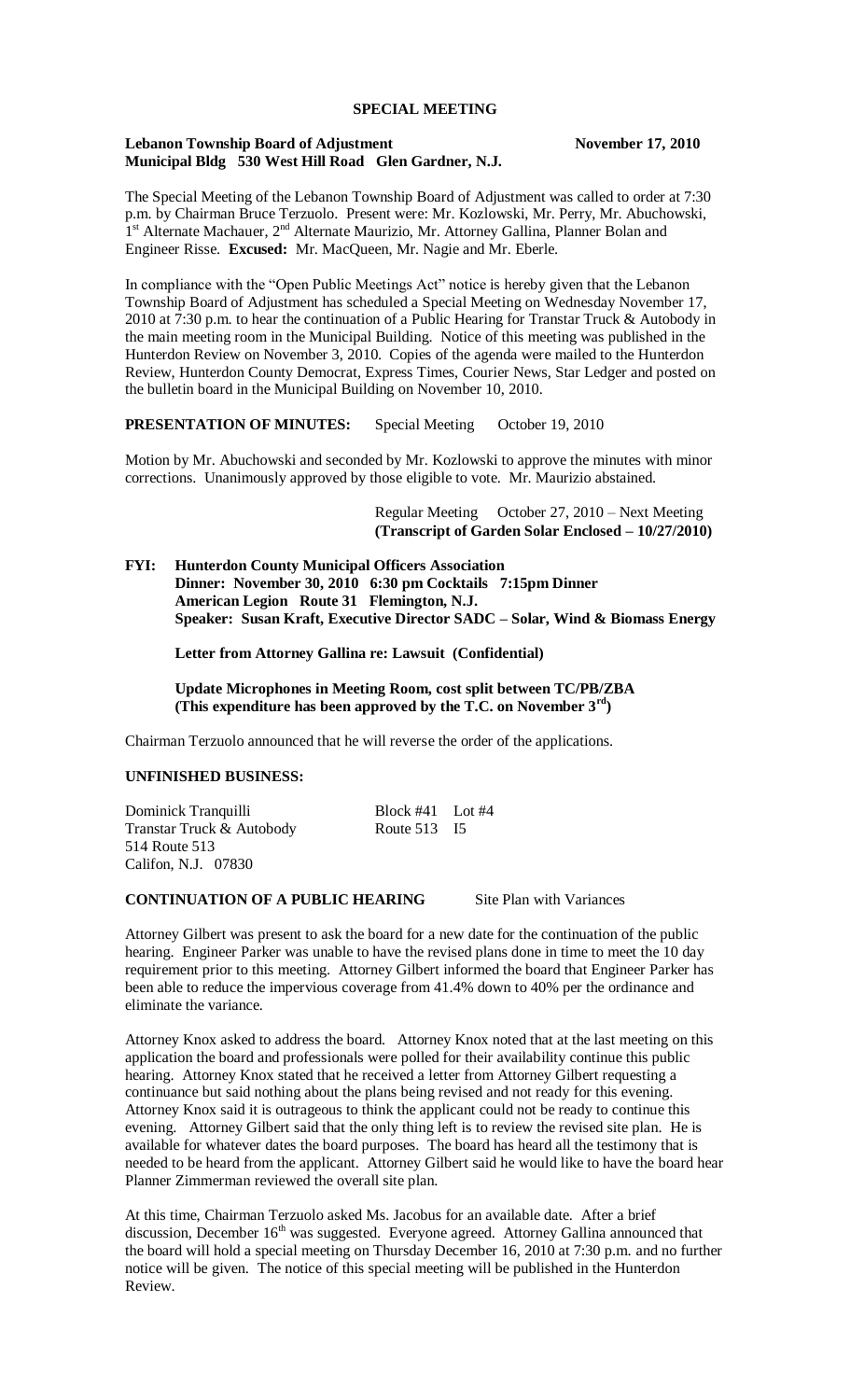## **Lebanon Township Board of Adjustment November 17, 2010 Page 2**

# **INTERPRETATION:**

Nita Michaels<br>136 Mt. Grove Road<br>136 Mt. Grove Road<br>198 Mt. Grove Road Califon, N.J. 07830

Mt. Grove Road RC  $7\frac{1}{2}$ 

Accessory Apartment Ordinance

Attorney Walter Wilson was present on behalf of the applicant Nita Michaels. Attorney Wilson stated that per the ordinance the living facility is not an accessory apartment. The applicant is seeking an interpretation from the board on this issue. Attorney Wilson said the following people are present to give testimony, Nita Michaels and Linda Klingerman the applicant's sister. Attorney Wilson asked to have Nita Michaels and Linda Klingerman sworn in to give testimony. Both ladies were sworn in at this time.

Attorney Wilson stated that the section of the ordinance to be discussed is Section 400-11b (13) which is the Accessory Apartment Ordinance. Ms. Michaels said they have owned and lived at 136 Mt. Grove Road for 20 years. Attorney Wilson asked Ms. Michaels to tell the board what is on the property. Ms. Michaels said a house, pool, patio and a 200 year old barn. The house is also 200 years old. In the barn there are a couple of garage areas. Upstairs is a big open room that they renovated, put wood floors and did electrical work. This was done when they moved in 20 years ago. Ms. Michaels said her husband uses the area as a work shop for himself. Attorney Wilson said that the upstairs area in the barn is only an extension of the main house. Upstairs in the barn there is a bathroom, sink and refrigerator. Ms. Michaels said her sister stores her furniture in the barn. Ms. Michaels stated they were before this board several years ago to have an accessory apartment in the barn and the board denied the request. They have not created an apartment for use of her sister or anyone else. Mr. Abuchowski asked the applicant to explain why they are here this evening. Attorney Wilson stated that the applicant is here this evening to get an interpretation of what makes an apartment since the applicant claims that there is no apartment in this barn. Attorney Wilson they are here to clarify that this is not an apartment but just an extension of the main house.

Attorney Gallina interjected and stated that a complaint has been file with the zoning officer that there is an apartment in this barn. During the discussion, Mr. Perry asked if there was air conditioning and heat in the building. Ms. Michaels said there is heat but the air conditioning broke. Ms. Michaels said there is heat on all 3 floors. Mr. Maurizio asked if the furniture is laid out like a residence. Ms. Michaels said yes. Ms. Michaels went on to say that her sister does not sleep in the barn but does live there because all her belongings are in the barn. Attorney Wilson said it is irrelevant where or not the sister sleeps in the barn. Chairman Terzuolo opened the hearing to the public for questions of the witness. Planner Bolan interjected and asked if there was any cooking being conducted in the barn. Ms. Michaels said no, there is no stove or oven. All eating is done in the main house. Chairman Terzuolo asked if there were any questions by interested parties of the witness. There were none.

The applicant's sister Linda Klingerman gave testimony at this time. Ms. Klingerman said that each morning she goes to the barn and comes back in the evening. There are no sheets on the bed. She does art projects and computer work during the day. Ms. Klingerman said that all her possessions are in the barn except for a few items. Chairman Terzuolo asked if the board had questions of the witness. There were none. The Chairman then opened the hearing to the public for questions. There were none. Chairman Terzuolo had Zoning Officer John Flemming sworn in at this time. Mr. Flemming informed the board that he visited the site and said there is an efficiency apartment. There is furniture, living room, bedroom furniture. Even though he did not see a microwave or hot plate does mean you can't plug one in and cook food. Chairman Terzuolo asked Mr. Flemming what triggered him to go to the property. Mr. Flemming stated he got a complaint from a neighbor that there was an apartment in the barn. Mr. Flemming said there is a bathroom and he did see a bedspread on the bed. Mr. Perry asked if there was a radio or TV. Mr. Flemming did not see one. Mr. Perry asked what time of year he did his inspection of the barn. Mr. Flemming said it was spring. Mr. Perry asked if the heat was on. Mr. Flemming said it was comfortable. Mr. Abuchowski asked about the remedy. Mr. Flemming said that if you take out the bathroom it would no longer be an efficiency apartment and it should solve the problem. Mr. Flemming said they got permits for plumbing and the representation was that it was for a workshop. There was no representation at any time when the permits were issued that this was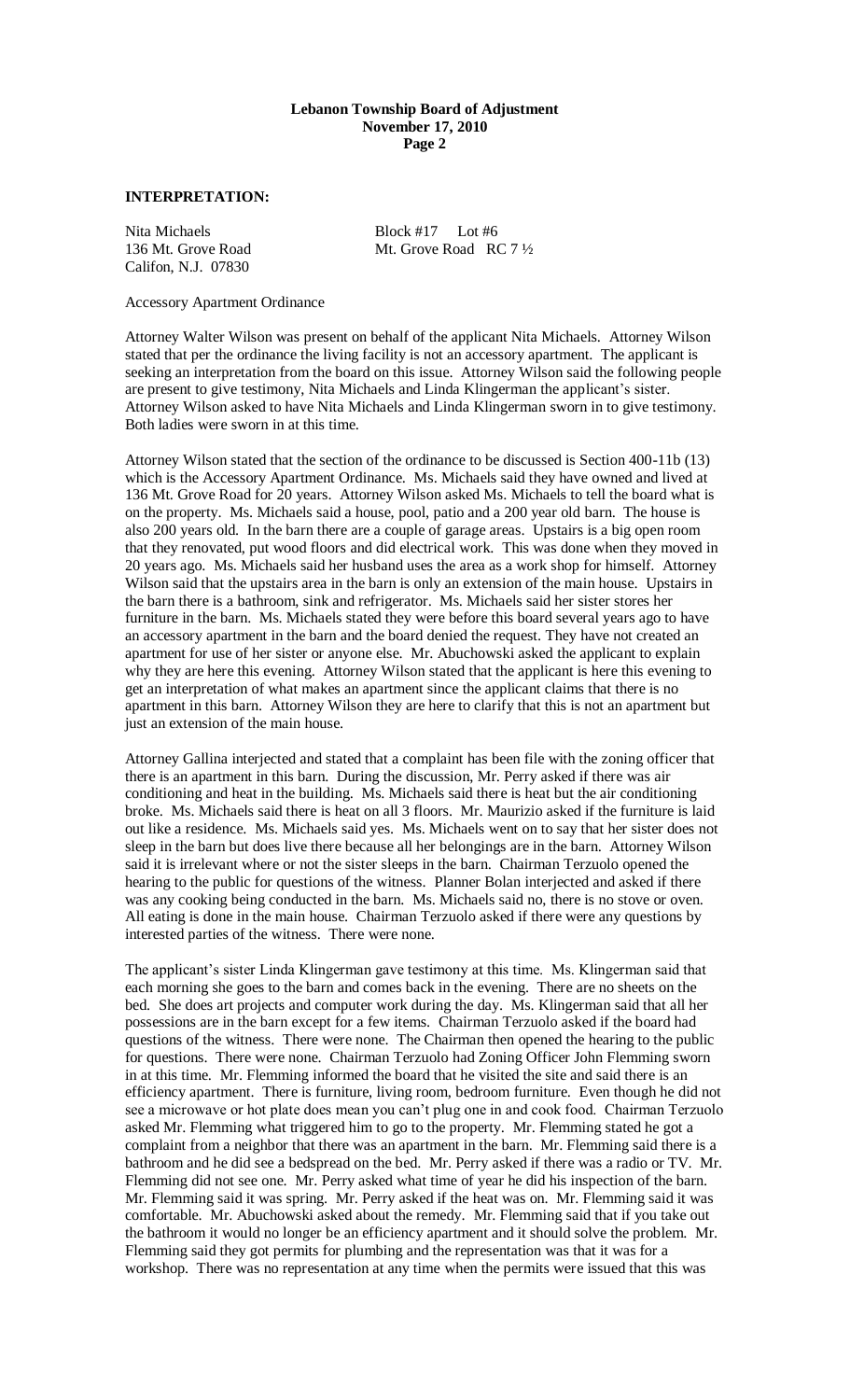## **Lebanon Township Board of Adjustment November 17, 2010 Page 3**

going to be used for living space. The Construction Official didn't approve anything for habitable space. Mr. Flemming stated that the configuration of the area is not that of a workshop. Since there were no further questions by the board, Chairman Terzuolo opened the hearing to the public for questions of Mr. Flemming. There were none. Chairman Terzuolo then opened the hearing to the public for comments and statements. There were none. Chairman Terzuolo announced that the evidence taking portion of the hearing is now closed. Planner Bolan said he had some comments to make. It was decided to have Planner Bolan sworn in at this time. Planner Bolan said this comes down to what is a dwelling unit. The ordinance states that a unit shall have a separate living quarters with cooking, sleeping and sanitary facilities provided within the dwelling unit. This definition is carried through to the accessory apartment in the conditional use standards. The accessory apartment shall have living, sleeping, cooking facilities, kitchen sink and sanitary facilities provided within the accessory apartment. Planner Bolan said if it doesn't have a complete cooking facility then it is not an apartment. The cooking facilities and the sanitary facilities are the key elements of the units. It's those three aspects, sleeping, cooking and sanitary facilities that qualify it has an accessory apartment an if it is not a dwelling unit then you do not have an accessory apartment.

Chairman Terzuolo asked if there were any questions for Planner Bolan. There were none. Attorney Wilson didn't have any questions and when opened to the public there were no questions. Mr. Kozlowski asked for clarification do you have to have all three aspects to have an accessory apartment. Planner Bolan said yes. Mr. Flemming said he had a question. If you don't have a stove then you do not have a kitchen is that correct. Mr. Flemming then asked if you have a hot plate and/or microwave would that make it a cooking facility. Planner Bolan said no. Mr. Flemming asked with this interpretation are they allowed to sleep in the unit. Attorney Gallina said yes. Planner Bolan said that sleeping there was not the issue. Chairman Terzuolo stated since there are no more questions, Attorney Wilson was asked to give his summation at this time.

At the conclusion of Attorney Wilson's summation, the board went into deliberations. At the conclusion of the deliberations, motion by Mr. Abuchowski and seconded by Mr. Maurizio that the findings based on testimony given that the unit is not being used as a supplementary apartment under the ordinance.

| <b>ROLL CALL</b> | Yes: Mr. Kozlowski | <b>No:</b> Mr. Terzuolo | <b>Absent:</b> Mr. Nagie     |
|------------------|--------------------|-------------------------|------------------------------|
|                  | Mr. Maurizio       | Mr. Perry               | Mr.MacQueen                  |
|                  | Mr. Abuchowski     |                         | Mr. Eberle                   |
|                  |                    |                         | <b>Abstain:</b> Mr. Machauer |

### **Attorney Gallina will prepare the Resolution to be on the Agenda for December 16, 2010**

Mr. Flemming asked are they allowed to sleep there, assuming from the interpretation they are. Also, if someone comes in and configures a building with everything except a stove, then they have not created a dwelling unit. Is that the understanding? Attorney Gallina said that every application is fact specific. This application was based on the finding of facts. Attorney Gallina told Mr. Flemming that he should use his own judgment.

### **PRESENTATION OF BILLS:**

| a. John Gallina, Esq.   | \$373.75 - Attend Bd Mtg 10/27/2010         |
|-------------------------|---------------------------------------------|
|                         | $$258.75 - Escrow$ (Garden Solar)           |
| b. Bayer/Risse Engrs.   | \$358.50 – Attend Board Meeting 10/27/2010  |
|                         | $$358.50 - Escrow$ (Transtar)               |
| c. Court Stenographer   | $$200.00 - Attend Bd Mtg 11/17/2010$        |
| d. HC Planning & Zoning | \$ 25.00 - Gail Glashoff - Luncheon/Seminar |
|                         | Total: \$1,574.50                           |

Motion by Mr. Kozlowski and seconded by Mr. Maurizio to approve the bills for payment. Unanimously approved.

### **CORRESPONDENCE:**

a. Zoning Law 11/2/2010 b. Law of the Land (2 articles) c. NJPO Newsletter d. Law Bulletin November 2010 e. Zoning Practice November 2010